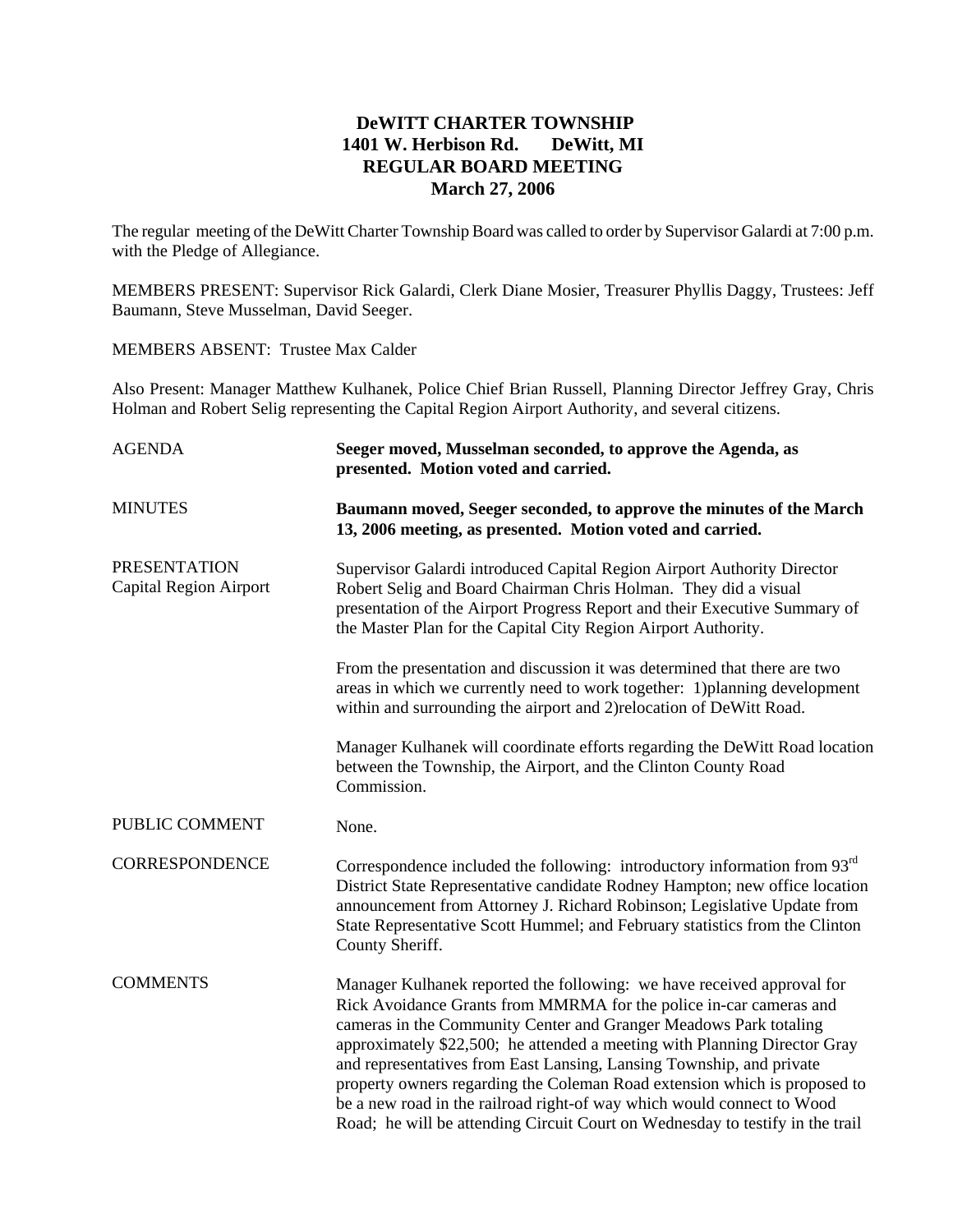| <b>Twp Board Minutes</b><br>March 27, 2006 pg 2 | of the defendant who has been charged with turfing damage in Granger<br>Meadows Park; a previous grievance is scheduled to be before an arbitrator<br>on April 6 <sup>th</sup> where our labor council, the Police Chief and the Manager will be<br>in attendance; we are working on bid proposals for irrigation of the sports<br>fields north of the Fire Station in Valley Farms Park; Crosswinds Mobile<br>Home Park has been sold to the Eyde Corporation and raising of the entire<br>site is planned; we have offered employment to a new patrol officer, Steven<br>Murphy, who is a resident of East Lansing and currently an officer in Grosse<br>Point Shores. |
|-------------------------------------------------|--------------------------------------------------------------------------------------------------------------------------------------------------------------------------------------------------------------------------------------------------------------------------------------------------------------------------------------------------------------------------------------------------------------------------------------------------------------------------------------------------------------------------------------------------------------------------------------------------------------------------------------------------------------------------|
| <b>COMMITTEES &amp;</b><br><b>COMMISSIONS</b>   | Manager Kulhanek reported that he and Trustee Seeger attended the annual<br>meeting at the Clinton County Road Commission where the following<br>projects were discussed: cost shares continue to decrease; the Herbison<br>Road/DeWitt Road traffic signal is scheduled to be operational in June; the<br>traffic signal at the intersection of Airport Road/Clark Road is scheduled for<br>installation this fall; Chandler Road from Balentine to Clark Road will be<br>resurfaced this year; intersection improvements are scheduled for State and<br>Chandler Road; and DeWitt Road from State Road north to Stoll Road will be<br>resurfaced.                      |
| <b>Planning Commission</b>                      | Trustee Seeger reviewed the Planning Commission minutes of March 6, 2006.                                                                                                                                                                                                                                                                                                                                                                                                                                                                                                                                                                                                |
| <b>VOUCHERS</b>                                 | Seeger moved, Musselman seconded, to receive and place on file the<br>Planning Commission minutes of March 6, 2005. Motion voted and<br>carried.                                                                                                                                                                                                                                                                                                                                                                                                                                                                                                                         |
| <b>UNFINISHED</b><br><b>BUSINESS</b>            | Daggy moved, Seeger seconded, to approve General Fund Vouchers<br>49512 - 48581, Sewer Fund vouchers 2964 - 2966, Trust and Agency<br>Fund Vouchers 4647 - 4657, Drug Forfeiture Fund Vouchers 1259 - 1261,<br>and Electronic Transfers March 09 – 11. Motion voted and carried.                                                                                                                                                                                                                                                                                                                                                                                         |
| <b>NEW BUSINESS</b><br>Kirkside Tentative       | None.                                                                                                                                                                                                                                                                                                                                                                                                                                                                                                                                                                                                                                                                    |
| Preliminary Plat                                | Planning Director Gray reviewed his staff report on the Tentative Preliminary<br>Plat for Kirkside Estates Subdivision dated March 22, 2006.                                                                                                                                                                                                                                                                                                                                                                                                                                                                                                                             |
| <b>Buckingham Tentative</b><br>Preliminary Plat | Motion by Seeger, second by Daggy, to approve, as recommended by the<br>Planning Commission, the Tentative Preliminary Plat for Kirkside<br>Estates Subdivision, subject to the conditions documented and approved<br>by the Planning Commission at their March 6, 2006 meeting. Motion<br>voted and carried.                                                                                                                                                                                                                                                                                                                                                            |
|                                                 | Planning Directory Gray reviewed his staff report on the Tentative<br>Preliminary Plat for Buckingham Estates Subdivision dated March 22, 2006.                                                                                                                                                                                                                                                                                                                                                                                                                                                                                                                          |
| Buckingham<br>SUP 05-990009                     | Mosier moved, Daggy seconded, to approve, as recommended by the<br>Planning Commission, the Tentative Preliminary Plat for Buckingham<br>Estates Subdivision, subject to the conditions documented and approved<br>by the Planning Commission at their March 6, 2006 meeting. Motion<br>voted and carried                                                                                                                                                                                                                                                                                                                                                                |
|                                                 | Planning Director Gray reviewed his staff report on Special Use Permit 05-<br>990009 for Buckingham Landtec Holdings (Buckingham Estates Planned<br>Unit Development) dated March 22, 2006.                                                                                                                                                                                                                                                                                                                                                                                                                                                                              |
|                                                 | Seeger moved, Musselman seconded, to approve, as recommended by the<br>Planning Commission, Special Use Permit 05-990009 from Buckingham                                                                                                                                                                                                                                                                                                                                                                                                                                                                                                                                 |